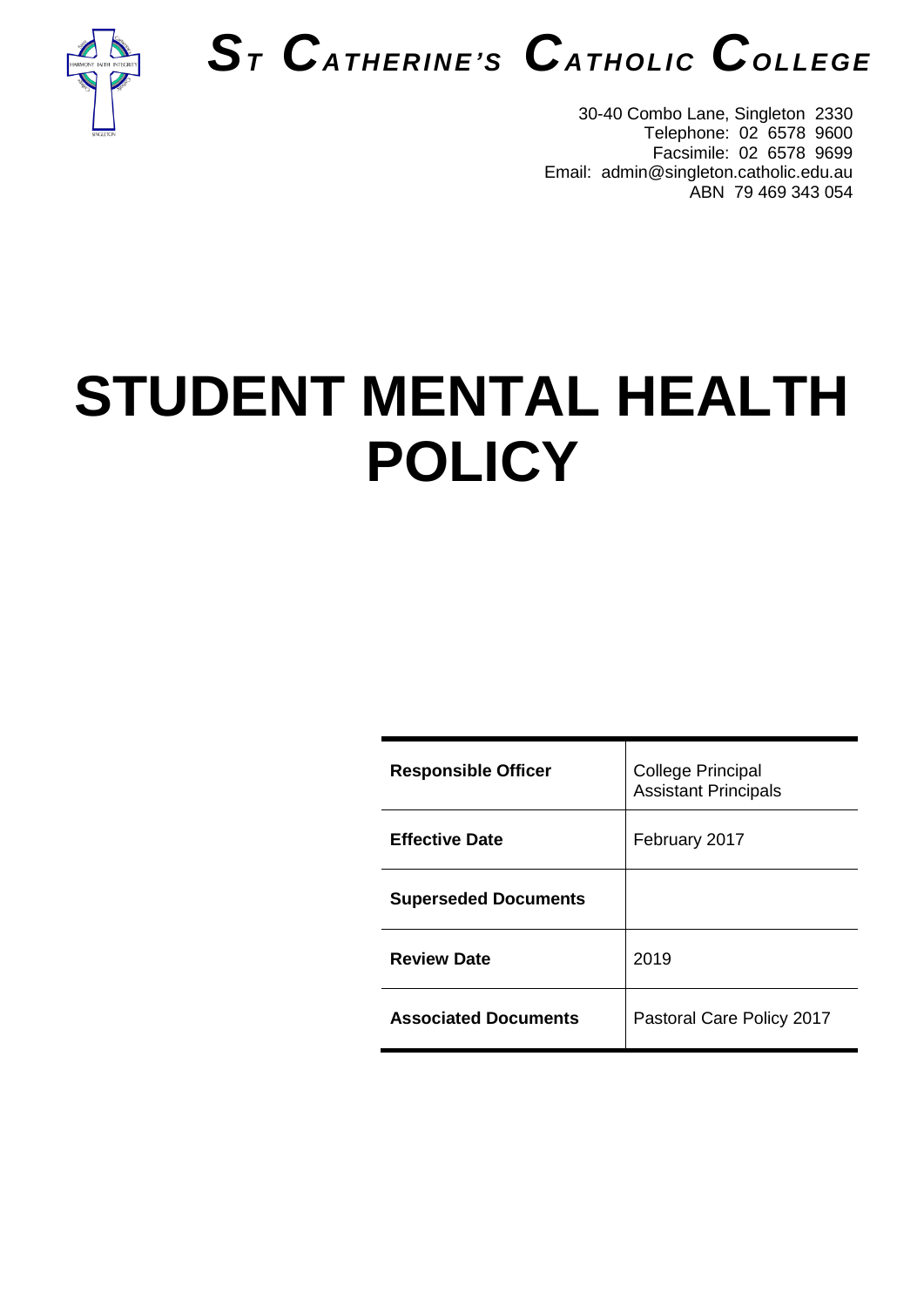# **STUDENT MENTAL HEALTH POLICY**

#### **RATIONALE:**

St Catherine's Catholic College is committed to creating an inclusive learning environment that supports and develops the mental health of all students. Responsibility for mental health and wellbeing of students is shared amongst the school, the student, the student's family, the health system and the wider community. Mental health and wellbeing is fundamental to successful learning. Students who are predominantly happy, confident, resilient and able to establish functional and meaningful relationships with themselves and others are better placed to achieve positive learning outcomes St Catherine's Catholic College seeks to be proactive in developing opportunities for students through a wide range of curriculum and co-curricular activities that fosters a sense of connectedness to a safe school community and that assists in developing social, emotional and resilience skills.

Australia's National Youth Mental Health Foundation, Headspace describes mental health issues as being the single biggest issue facing young people. The following statistics are quoted:

- 14% of Australian children and adolescents aged 4-17 have mental health or behavioural problems
- 75% of mental health problems emerge before the age of 25.
- Up to 50% of substance use problems are preceded by mental health issues in young people.
- High suicide rates in early to mid-adulthood are related to untreated mental health problems in the late teenage and early adult years.
- Overall, mental health and substance use disorders account for 60-70% of the burden of disease among 15-24 year olds.
- Currently only one in four young people experiencing mental health problems actually receives professional help.
- Even among young people with the most severe mental health problems only 50% receive professional help.

Source: <http://www.headspace.org.au/about-headspace/what-we-do/why-headspace> AND <http://www.mindframe-media.info/for-media/reporting-mental-illness/facts-and-stats#C&Y>

[accessed November 2014.]

This policy recognises:

- The significance of the ever- increasing demand on the school community of St Catherine's Catholic College and its limited resources to support students with mental health issues.
- That the role of School Psychologist is both a necessity and critical in supporting mental health issues in schools.
- Personal and professional limitations of Teaching and Support Staff in assisting students with mental health issues.
- The significance of an inclusive learning environment to the ongoing development of a student's social and emotional wellbeing.
- That social, emotional and resilience skills can be learned.
- That some students may experience varying degrees of mental health difficulties during their school life.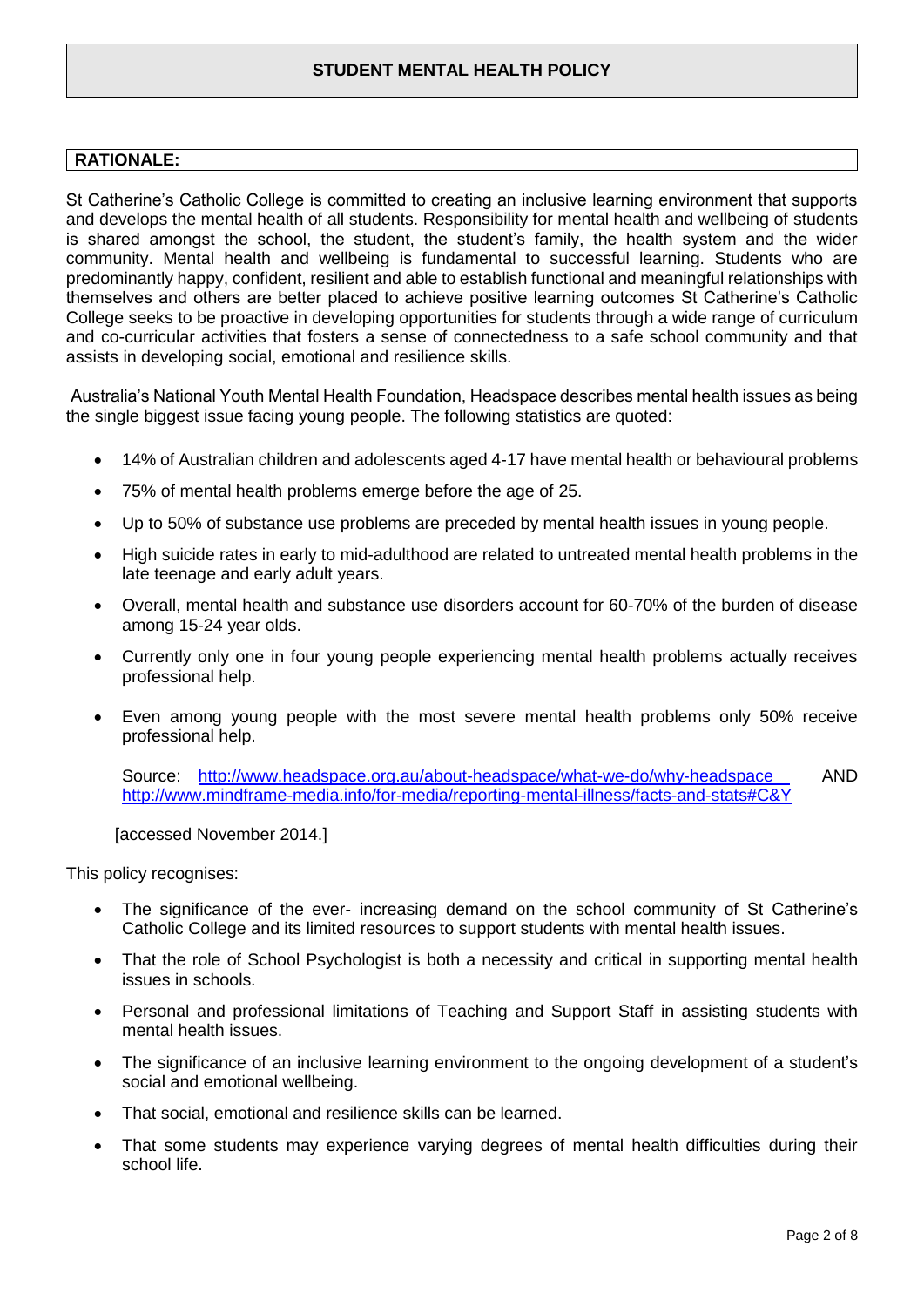- Schools will have an integral role in managing and supporting students' and their families through periods of mental health difficulties.
- Early intervention and diagnosis is a significant factor in supporting the student.
- The development and implementation of a mental health care plan is an effective strategy to support the student and the school.
- The difficulty in the Newcastle and Hunter Area Health system of access, both in the private and public health sectors, to medical and mental health professionals for formal diagnoses.
- School staff are not mental health experts. The school will take what they deem to be reasonable measures to manage and support students with mental health issues. The "test" of reasonableness will be at the discretion of the School Principal. "Reasonableness" will be determined in relation to resources available, the ability to provide a safe school environment for the all students and staff of St Catherine's Catholic College
- Mental health issues will impact on student learning. Reasonable adjustments to curriculum, attendance and discipline may be required to support the student.
- It is imperative that in managing and supporting students with mental health difficulties, schools need to work in partnership with the student, the family, medical practitioners and other appropriate clinical care providers and mental health specialists.
- Confidentiality of personal information about the student is a priority. There needs to be however, an acceptance of reasonable disclosure through informed consent to all essential stakeholders. This will assist in the safety and wellbeing of all students and school staff.
- There is an impact of student mental health issues on classroom teachers and support staff. Consideration needs to be given to reasonable disclosure of information to enable staff to effectively manage, nurture and support the student.
- That staff should have access to ongoing professional development relating to adolescent mental health issues.

#### **AIMS:**

St Catherine's Catholic College through this Student Mental Health Policy aims:

- 2.1 To provide a safe and inclusive environment for students with mental health issues.
- 2.2 To create within the school a climate enlivened by the Gospel values of love, compassion, tolerance, respect, acceptance and justice.
- 2.3 To work in partnership with the student, their family/carers and all their support networks for a timely return to school following a medical intervention relating to a mental health issue.
- 2.4 To provide structures and practices which maintain consistency of procedures in implementing, managing and reviewing mental health care plans.
- 2.5 To communicate with relevant teachers and support staff, the agreed level of information documented in the mental health care plan.
- 2.6 To utilise all internal resources to assist the student with their mental health issues.
- 2.7 Where possible, to liaise with external resources to assist the student with their mental health issues.
- 2.8 To consider the welfare, safety and risk to all members of the St Catherine's Catholic College community, staff and students.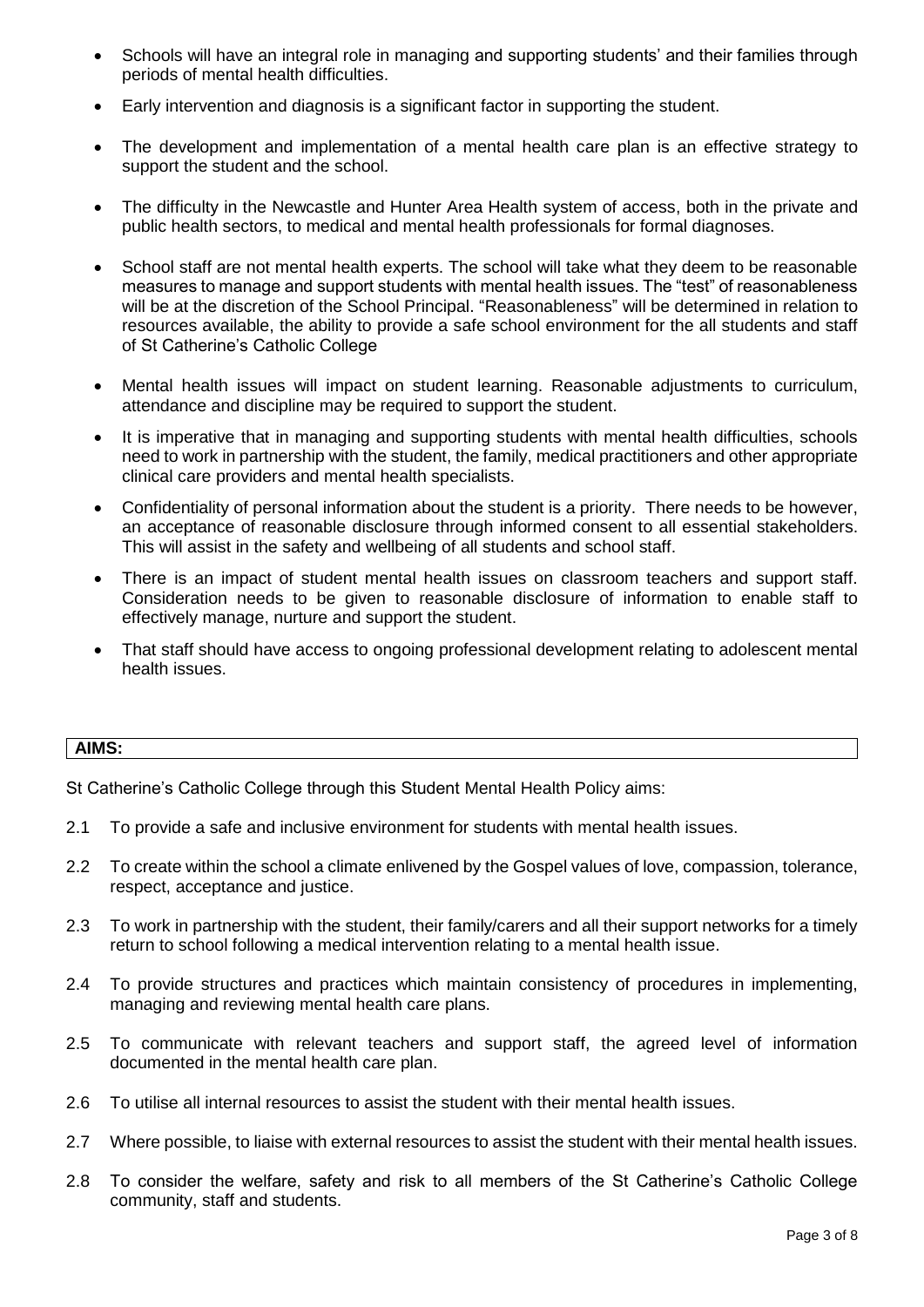- 2.9 To make decisions regarding the mental health and the safety of all students and staff in a reasonable and equitable manner.
- 2.10 To expect responsibility and accountability of the student, their family/carer in following the agreed mental health care plans. This will include, but is not limited to:
	- The taking of prescribed medication.
	- Acts or threats of self- harm in the school environment.
	- Misuse of pass out cards.
	- Agreement to follow appropriate safety parameters identified in mental health care plans and or risk assessment. Examples of this can be, but are not limited to;
		- \* Levels of supervision, school boundaries, reporting procedures.
- 2.11 To expect professionalism and support from all school staff in implementing, managing and reviewing mental health care plans.
- 2.12 To expect that all school staff will support the student within the agreed parameters outlined in the mental health care plans including; curriculum adjustments, adjustments within the classroom or where required, changing the physical location of classrooms.

#### **IMPLEMENTATION:**

The following definitions are meant to assist in understanding the terms used in the procedural aspects of this policy within an educational and school context:

#### **Mental health difficulties**

Students' who have mental health difficulties including diagnosed and undiagnosed issues, generally demonstrate behaviour and or emotional responses at a level of frequency, duration and intensity that differ from normal expectations that adversely affect the student's educational performance and participation in school life.

#### **Early intervention**

Identifying signs of a mental health difficulty and providing support and or / implementing strategies within the school policy with the aim to prevent any problems from worsening.

#### **Confidentiality**

Maintaining the integrity of the student's personal information. Confidentiality also recognises that dissemination of agreed personal information, through informed consent, is helpful in managing the student in the school environment

#### **Educational adjustments**

The agreed curriculum adjustments that enable the student to remain engaged with their learning in collaboration with the student's teacher/s.

#### **Informed consent**

The release of agreed information to school staff about the student's health issue. Informed consent is gained in writing, from the student and their parent/carer. It can be, but is not limited to the formulation of a mental health care plan. Informed consent is requested by the school, from the student and their family, for the purposes of better supporting the student in the school environment.

#### **Personal information**

All information whether fact or opinion which identifies the student.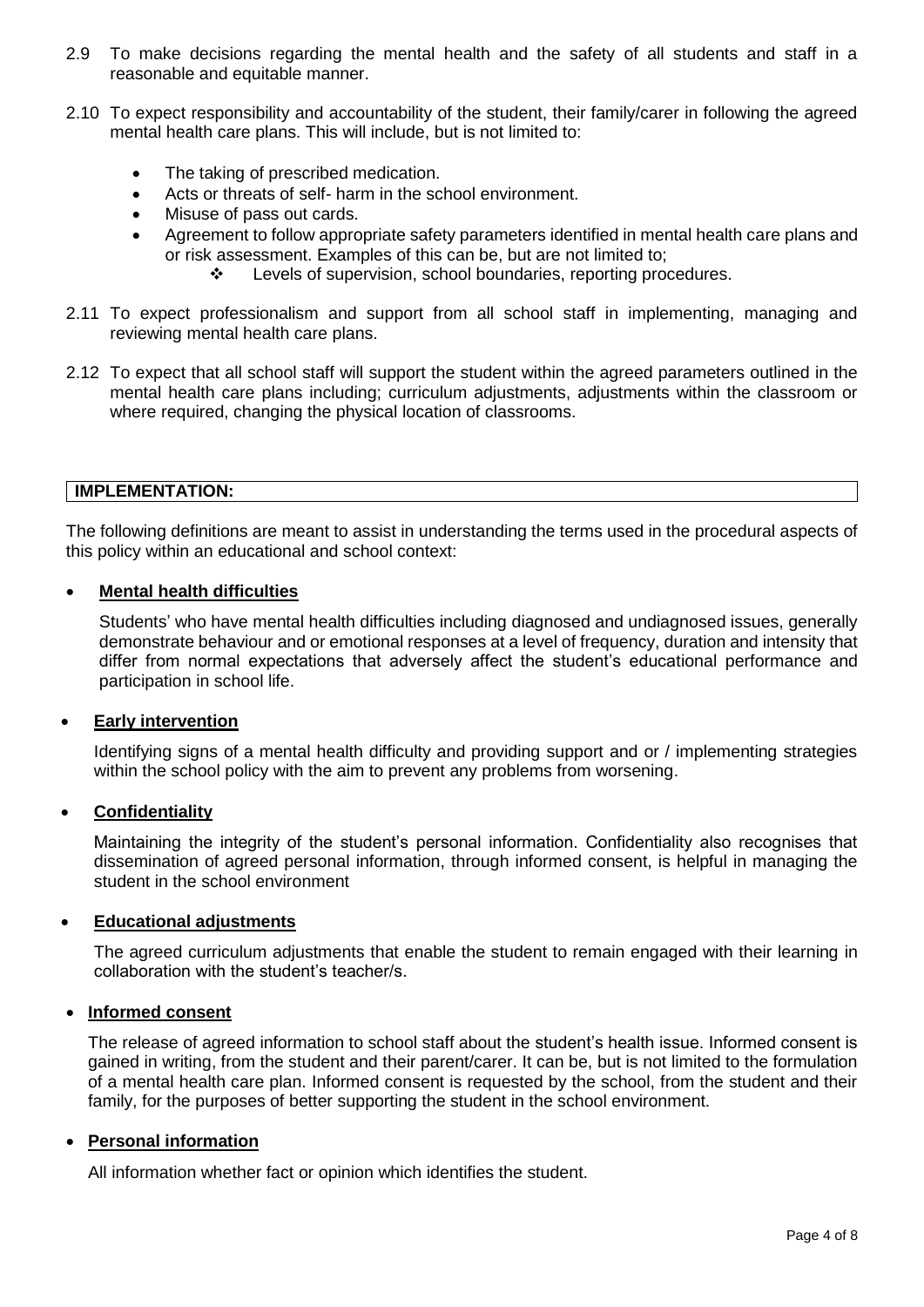# **Level of risk**

The assessed risk of harm to the student in the school environment. The assessment of this risk can be supported by the opinion of medical practitioners and clinical care providers; however, the School Principal will be the final arbiter of assessed or perceived risk. This ultimately is a subjective judgment determined by relevant school staff. It is based on the school's ability to support the student and keep them safe. This judgment will consider expert advice, school resources, information released through informed consent, and the health and wellbeing of other students and staff.

# **Harmful Behaviour**

Behaviours that negatively impact on the physical, emotional, social, mental and cognitive wellbeing of the student and or others in the St Catherine's Catholic College.

# **Reasonableness**

Positive and proactive measures the school can undertake to support and guide a student with mental health issues. The school will determine what it can do within the parameters of risk; it's resources, structures and duty of care to other students and staff.

# **Collaboration**

Working with the student, their family or carer, medical practitioners, clinical care providers and other appropriate agencies to achieve the best outcome for the student. Working collaboratively is bound by limitations of the school's resources.

# **Return to School**

Return to the school environment after a medical intervention such as hospitalisation or direct disclosure of a self- harm episode will be at the discretion of the School Principal. The procedural flow chart documented in this policy will be followed. The school will endeavour to support the student's return to school, either whole or partially, in the most time effective manner it can reasonably manage. The school will also take into consideration medical advice and support plans from appropriately qualified external agencies. The student will return to St Catherine's Catholic College once the school has had sufficient time to create and implement an agreed and signed mental health care plan. This plan will include; liaising with the student and their family/carer, assessing the student's needs, assessing the required school resources, a risk assessment, and communication with relevant school personnel. This procedure is followed in order to determine the school's ability to keep the student and wider school community safe.

#### **Procedure**

Where there is a reasonable suspicion that a student may have a social, emotional wellbeing or mental health difficulty, the documented management processes in relation to risk assessment and mental health care plans will be implemented.

#### **IMPLEMENTATION:**

The school will follow the steps as outlined in Procedures and Procedures Flow Chart when addressing mental health issues in students. The school expects the full support of parents/carers and staff on this important issue.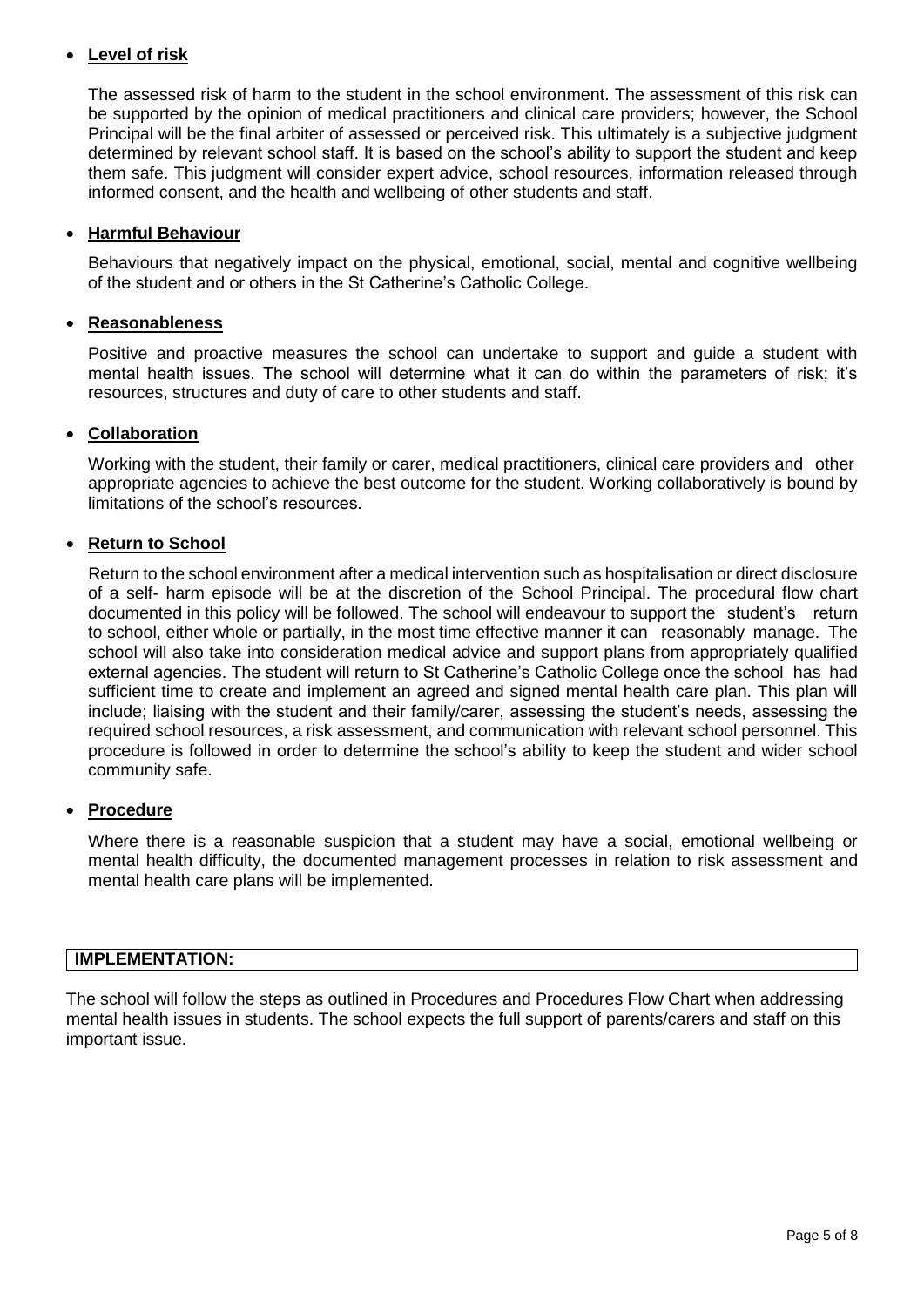# **PROCEDURES:**

The procedure and processes for identifying, managing and reviewing students with mental health issues are described in the following section "Procedures Flow Chart". The basic steps are:

- 1. Identification or disclosure.
- 2. Initial Mental Health Care and Risk Assessment Tool.
- 3. Support student or refer to School Psychologist. If further action is required, proceed to step 4.
- 4. Mental Health Care Management Plan is developed.
- 5. Implementation of Mental Health Care Plan.
- 6. Review of Mental Health Care Plan.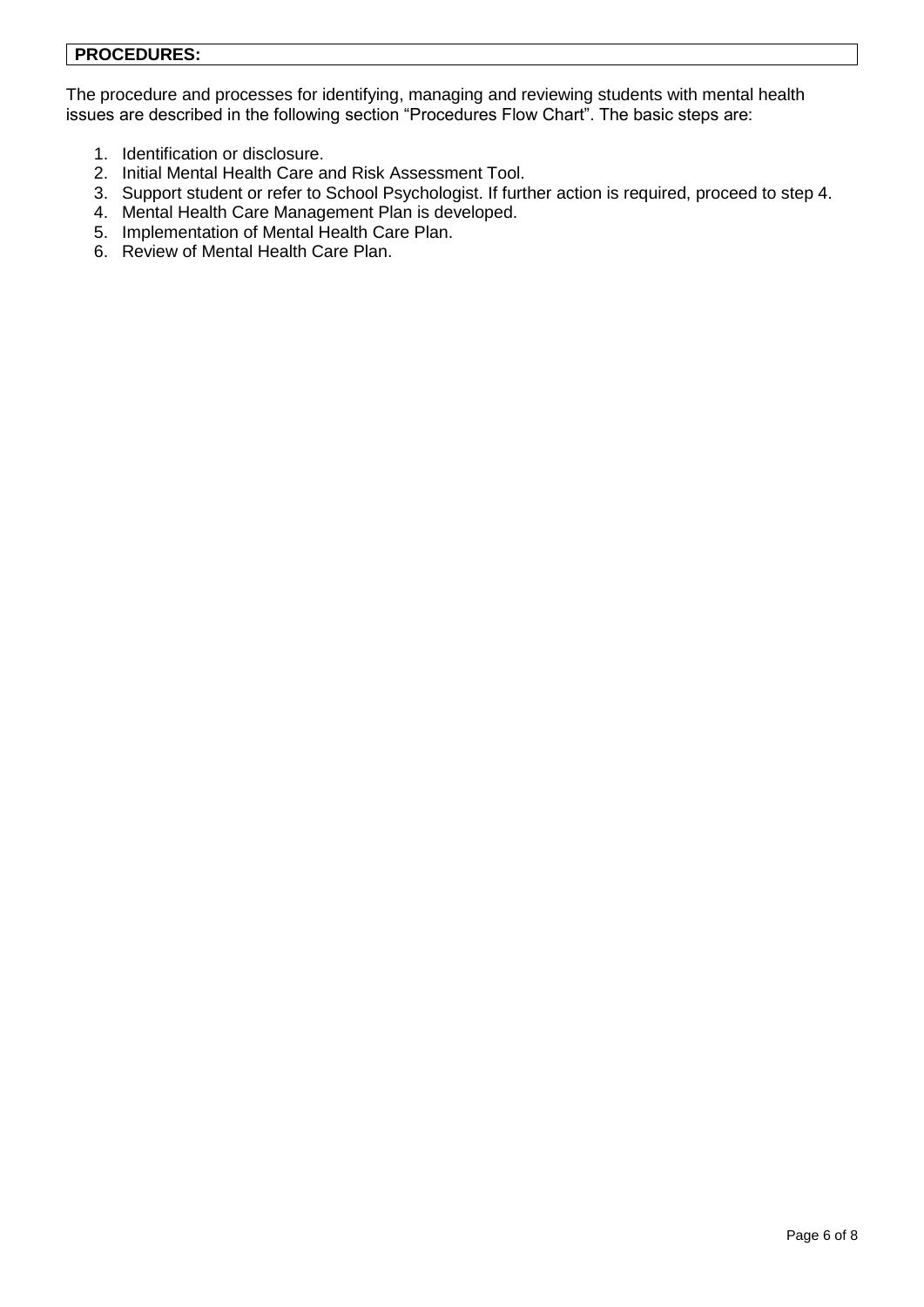# **5.1 PROCEDURES FLOW CHART**

# **MENTAL HEALTH CARE PLAN PROCESS AND FLOW CHART**